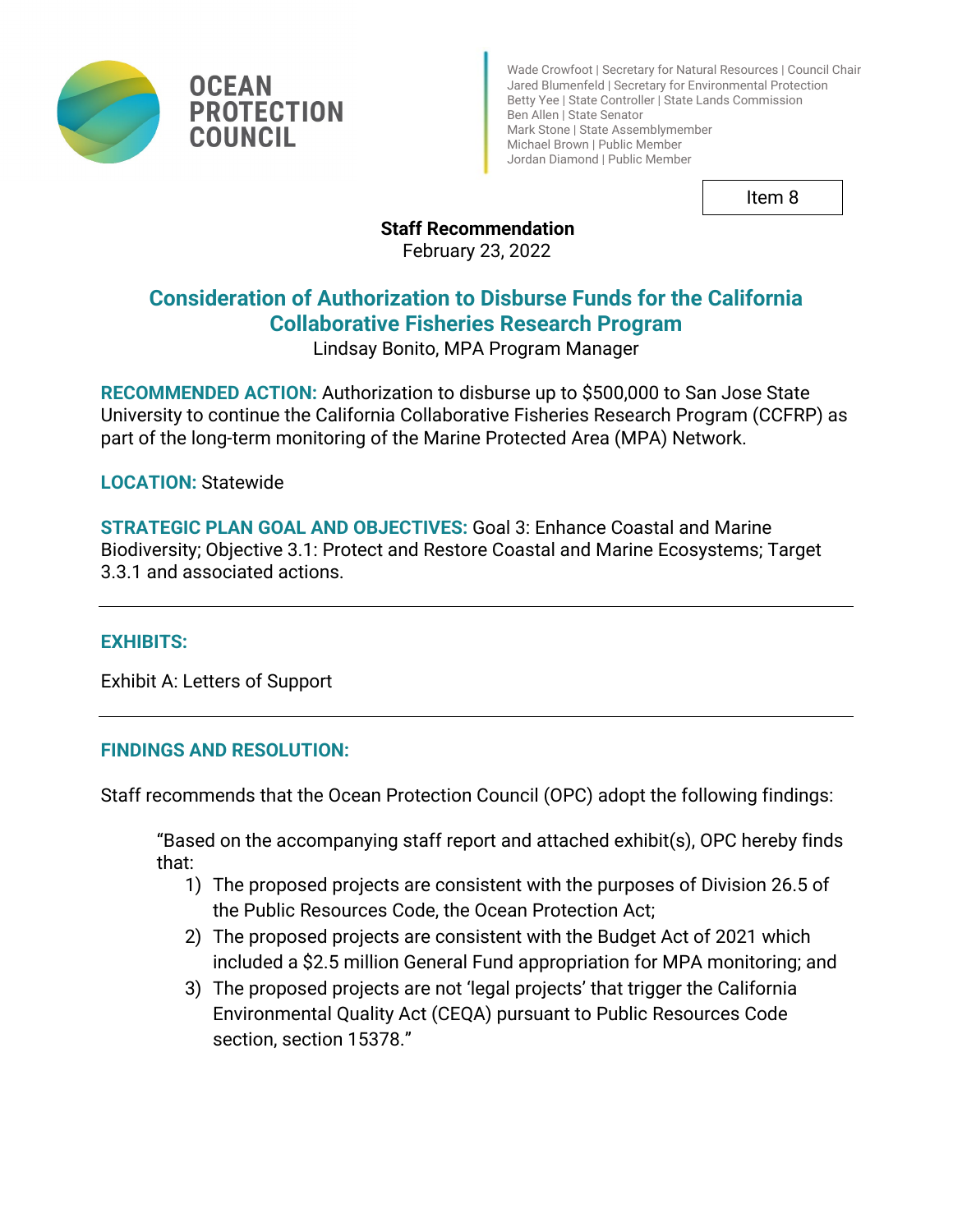Staff further recommends that OPC adopt the following resolution pursuant to Sections 35500 *et seq.* of the Public Resources Code:

"OPC hereby approves the disbursement of up to \$500,000 to the San Jose State University to implement the California Collaborative Fisheries Research Program.

This authorization is subject to the condition that prior to disbursement of funds, San Jose State University shall submit for the review and approval of the Executive Director of the OPC detailed work plans, schedules, staff requirements, budgets, and the names of any contractors intended to be used to complete the projects, as well as discrete deliverables that can be produced in intervals to ensure the projects are on target for successful completion. All projects will be developed under a shared understanding of process, management and delivery."

#### **EXECUTIVE SUMMARY:**

California's Marine Protected Area Network is embarking on its first decadal management review, a feat that could not be accomplished without its novel partnership-based approach and collaborations with NGOs, community science organizations, and academic institutions to collect and compile the best available science. Over the past ten years, California has invested in baseline and long-term monitoring efforts to catalog California's diverse array of ecosystems, habitats, species, and evaluate progress towards meeting the goals of the Marine Life Protection Act<sup>[1](#page-1-0)</sup>, the MPA Network's founding legislation. One of these monitoring efforts is the California Collaborative Fisheries Research Program (CCFRP), a partnership of people and communities interested in sustainable fisheries. Since 2007, CCFRP has been bringing together the expertise and ideas of fishermen and scientists to gather information for MPA and fisheries management. The program has been vital to understand the effects of MPAs on local marine resources; data collected through CCFRP allows researchers to determine whether any changes in fished and unfished populations are due to differences in area, season, year, or level of protection. In September 2021, the OPC approved \$500,000 to CCFRP to continue monitoring along the Central Coast for the upcoming [2](#page-1-1)022 field season<sup>2</sup>, with the expectation that the remaining funds would be provided from external sources. However, the outstanding \$500,000 to support statewide monitoring was not fulfilled, leaving a gap in a critically important monitoring program. The proposed additional funding will allow CCFRP to expand monitoring statewide for the upcoming field season and provide much-needed scientific information to continue assessments of the efficacy of California's MPAs and support of sustainable fisheries management. However, OPC's intent is not to continue to provide full funding for the critical program. OPC will work closely with Principle Investigators to identify and obtain matching funds for future years of the CCFRP monitoring program.

#### **PROJECT SUMMARY:**

<span id="page-1-1"></span><span id="page-1-0"></span><sup>1</sup> <https://wildlife.ca.gov/Conservation/Marine/MPAs/MLPA>

<sup>2</sup> [https://www.opc.ca.gov/webmaster/ftp/pdf/agenda\\_items/20210914/Item\\_5c\\_CCFRP\\_Staff\\_Rec\\_FINAL.pdf](https://www.opc.ca.gov/webmaster/ftp/pdf/agenda_items/20210914/Item_5c_CCFRP_Staff_Rec_FINAL.pdf)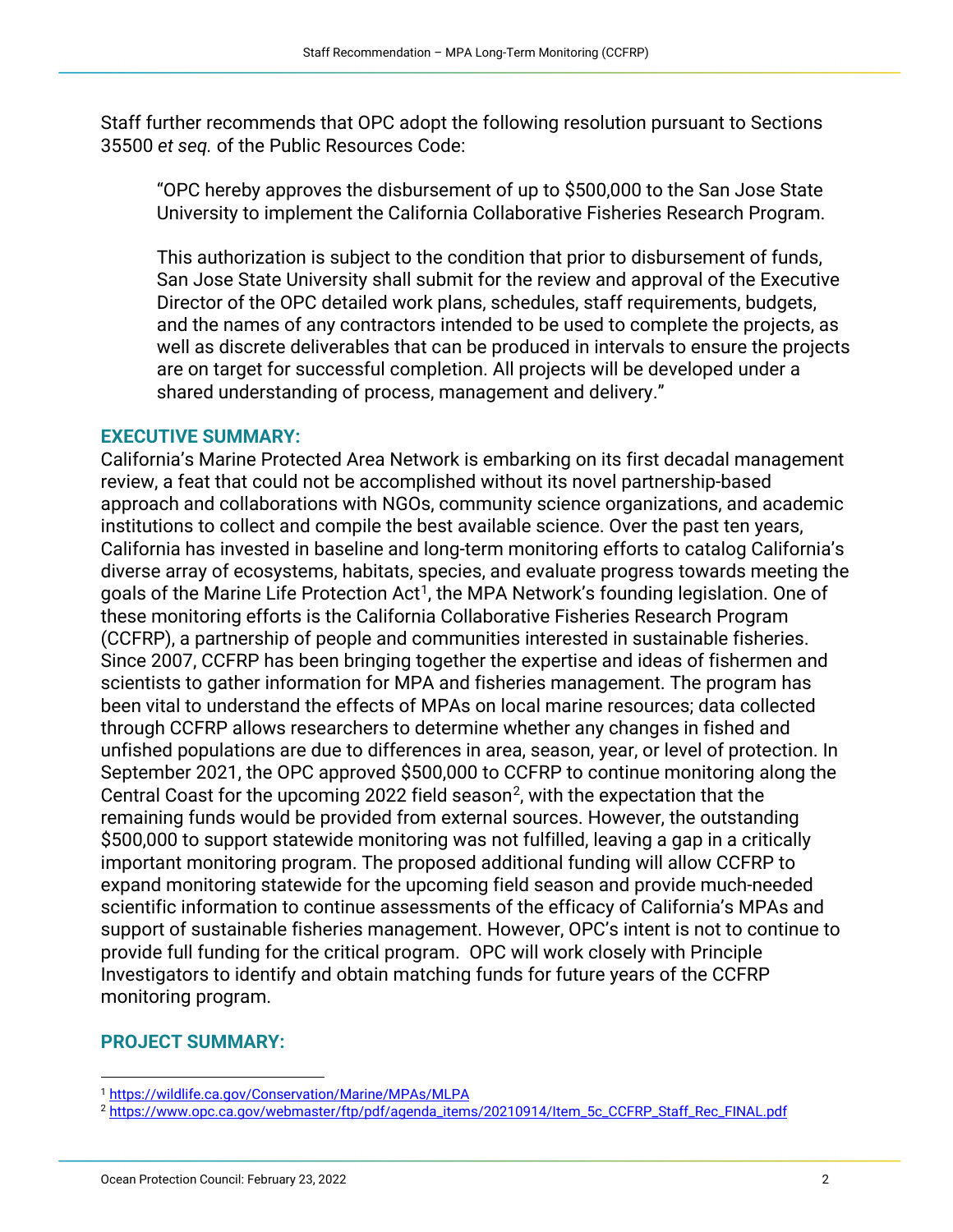#### **Background:**

CCRFP is a diverse partnership of volunteer fishermen, boat captains, scientists, nongovernmental organizations, and charter companies interested in promoting sustainable fisheries. Since the establishment of the MPA Network, CCFRP has worked to develop a long-term coordinated, collaborative, and standardized statewide monitoring program that involves recreational anglers in hook-and-line surveys inside and outside MPAs. Incorporating an interdisciplinary approach, CCFRP has worked closely with state and federal partners since the program's creation in 2006. Over the past decade, CCFRP has produced reliable estimates of relative abundance, size frequency distributions, and fish movements across 16 MPAs and associated reference sites statewide. It has also generated highly useful long-term trends in catch and biomass for central coast fishes, published peer-reviewed papers in scientific literature, and deployed two socioeconomic surveys to assess angler perception of MPAs and compliance with MPA regulations. CCFRP's approach includes not only scientifically rigorous data collection and analysis, but also meaningful outreach and engagement with fishermen, scientists, resource managers, and the general public. The state should continue its investment in this novel and effective program.

#### **Project Summary:**

This project will accomplish the following objectives:

- Continue CCFRP trips and data collection in Tier I MPA sites statewide through 2022, with a focus on monitoring fish abundance, size, biomass, diversity, species composition, and spillover.
- Conduct spatial and temporal analyses to evaluate MPA performance, including MPA-reference site comparisons of the following:
	- o Abundance/biomass of indicator species
	- o Species diversity
	- o Trophic structure
	- o Occurrence of special status species
- Assess spillover, connectivity, and impact of environmental stressors.
- Assess level of compliance and attitude towards/perception of MPAs in recreational fishing community.
- Continue community outreach & education with a focus on the recreational fishing community.

## **About the Grantee**

CCFRP, based at Moss Landing Marine Laboratories (San Jose State University), is a collaborative effort among researchers from six California universities, the captains and crew of 27 commercial passenger fishing vessels, and more than 1,200 volunteer anglers spanning the entire California coast. CCFRP Principal Investigators (PIs) have extensive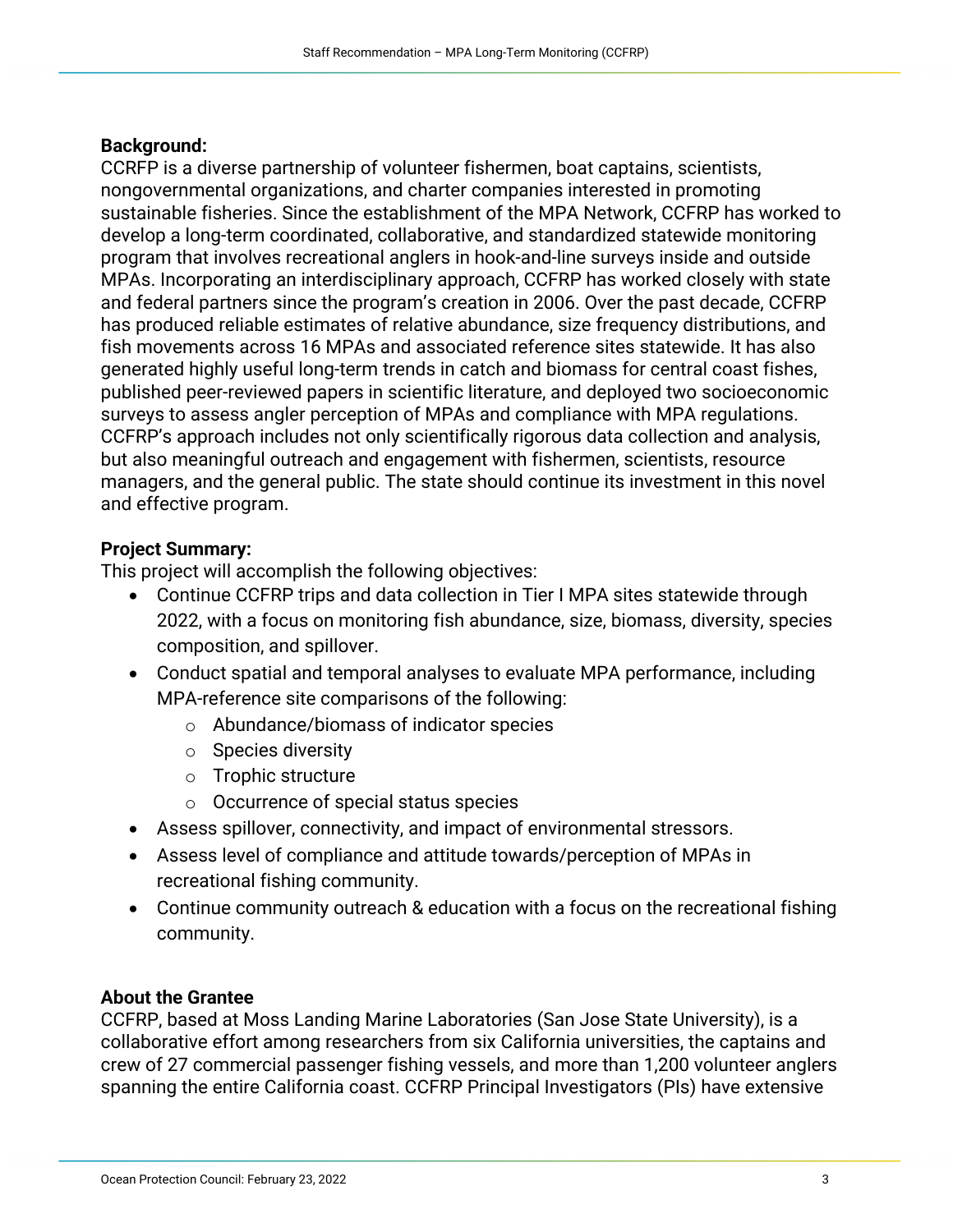experience with California's MPA Network and monitoring priorities, familiarity with existing data streams, rigorous theoretical grounding in quantitative approaches for MPA evaluation, and proven success in building broad, collaborative partnerships.

#### **Project Timeline**

This recommended action will not alter the current project deadline of May 2023.

#### **PROJECT FINANCING:**

Staff recommends that the Ocean Protection Council (OPC) authorize encumbrance of up to \$500,000 to San Jose State University to continue the California Collaborative Fisheries Research Program through 2022.

| San Jose State University - CCFRP | \$500,000 |
|-----------------------------------|-----------|
| <b>TOTAL</b>                      | \$500,000 |

The anticipated source of funds will come from the Once-Through Cooling Interim Mitigation Program Fund Fiscal Year 20/21. OPC's Once-Through Cooling Interim Mitigation Program prioritizes mitigation payment investment through four categories to ensure effective management of the MPA Network: 1) enforcement, 2) outreach and education, 3) research and monitoring, and 4) restoration. The recommended project monitors and evaluates the impact of MPAs in California, providing critical data to the State to conserve marine life. MPAs can offset some negative ecological impacts caused by once-through-cooling (OTC); this project will aid in understanding the ecological benefits of the MPA Network and potential OTC offsets<sup>[3](#page-3-0)</sup>.

## **CONSISTENCY WITH CALIFORNIA OCEAN PROTECTION ACT:**

The proposed project is consistent with the Ocean Protection Act, Division 26.5 of the Public Resources Code, because it is consistent with trust-fund allowable projects, defined in Public Resources Code Section 35650(b)(2) as projects which:

- Eliminate or reduce threats to coastal and ocean ecosystems, habitats, and species: *This project will help identify emerging threats from climate change and ensure existing protections are being effectively implemented.*
- Improve the management of fisheries: *Data collection from this effort contributes to stock assessments and management of groundfish species across the state.*
- Foster sustainable fisheries: *Expected ecological benefits from MPA networks include benefits to fished populations.*
- Allow for increased public access to, and enjoyment of, ocean and coastal resources, consistent with sustainable, long-term protection and conservation of

<span id="page-3-0"></span><sup>3</sup> https://opc.ca.gov/webmaster/\_media\_library/2018/10/OTCAwardGuidelines\_OceanProtectionCouncil\_FINAL.pdf